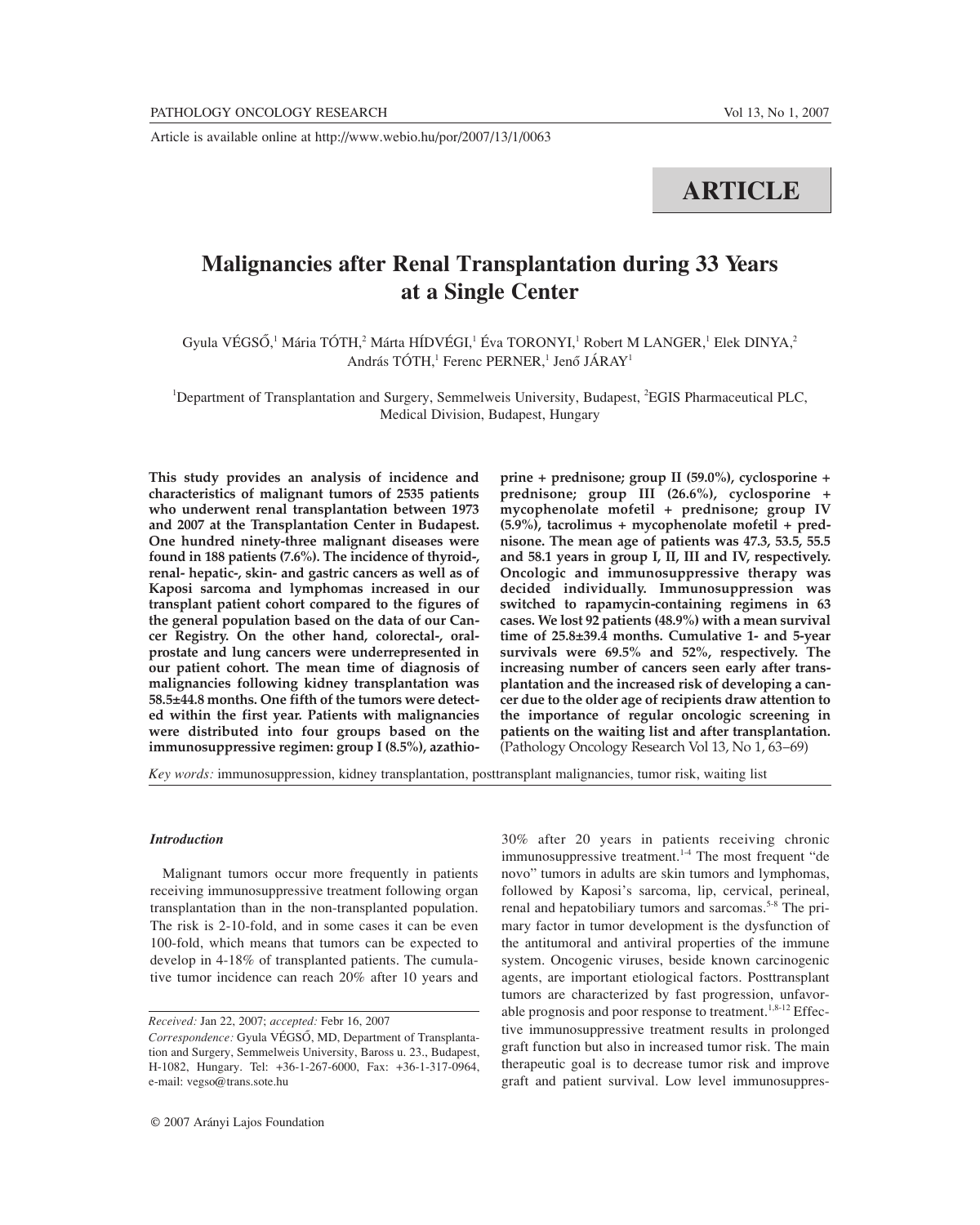sion, use of immunosuppressive drugs with antitumor effects, regular oncologic screening of transplanted patients and early treatment of precancerous conditions are essential to achieve this goal. $1,8,13$ 

The aim of our study was the analysis of data of posttransplant malignancies and drawing appropriate conclusions regarding the management of these conditions. The study was based on the 2852 kidney transplantations performed during the last 33 years at the Transplantation Center in Budapest.

## *Patients and Methods*

Between 1973 and 2007, 2852 renal transplantations were performed in the Kidney Transplant Program of Semmelweis University, Budapest, Hungary: 2535 primary, 294 secondary and 23 tertiary transplantations. All our transplanted patients were followed at our out-patient care unit as long as their transplanted kidney functioned. In case of complication they were admitted to our department. The patients' data and posttransplantation complications, including malignancies, are registered in our data base. Our retrospective analysis was based on the data of this register. In January 2007, 1300 patients had a functioning graft and were regularly followed, while 2% were lost to follow-up. The mean follow-up time of tumor patients was 94.11 months.

Malignancies were found in 188 transplanted patients. The male/female ratio was 2.19:1. The mean age of patients was 53.1±10.1 years, men were significantly older than women  $(54.3 \pm 10.0 \text{ vs. } 51.4 \pm 9.9 \text{ years}; \text{ p=0.017}).$ Tumors occurred after primary and secondary transplants in 170 and 18 cases, respectively. Mean HLA mismatch was 2.83 ±0.6.

The incidence of malignancies of the renal transplanted patients and of the Hungarian general population was compared according to data of the Hungarian National Cancer Registry.14

|  | Table 1. Type and prevalence of tumors during the observation period |  |  |  |  |  |
|--|----------------------------------------------------------------------|--|--|--|--|--|
|--|----------------------------------------------------------------------|--|--|--|--|--|

| Type of malignancy                       | Number<br>of observed<br>Gender<br>cases |                | Percentage of the<br>total number of<br>renal tx patients | Time between<br>transplantation<br>and detection of tumor |                  |
|------------------------------------------|------------------------------------------|----------------|-----------------------------------------------------------|-----------------------------------------------------------|------------------|
|                                          | $n\left(\%\right)$                       | Male(n)        | Female (n)                                                | (%)                                                       | Months (mean±SD) |
| Skin cancer                              | 51 $(26.4\%)$                            | 36             | 15                                                        | 2.0                                                       | $55.0 \pm 43.6$  |
| Renal carcinoma of the<br>native kidney  | 26 (13.5%)                               | 20             | 6                                                         | 1.02                                                      | $49.8 \pm 44.9$  |
| Lung cancer                              | $15(7.7\%)$                              | 14             | 1                                                         | 0.60                                                      | $45.8 \pm 38.6$  |
| Kaposi's sarcoma                         | 12 (6.2%)                                | 10             | $\overline{2}$                                            | 0.47                                                      | $19.6 \pm 22.7$  |
| <b>Breast cancer</b>                     | 12 (6.2%)                                | $\theta$       | 12                                                        | 0.47                                                      | $74.1 \pm 56.9$  |
| Non-Hodgkin's lymphoma                   | $10(5.2\%)$                              | 8              | $\overline{2}$                                            | 0.39                                                      | $120.0 \pm 52.0$ |
| Hepatic cancer                           | $7(3.6\%)$                               | 6              | $\mathbf{1}$                                              | 0.27                                                      | $58.1 \pm 42.2$  |
| Thyroid cancer                           | $6(3.1\%)$                               | 2              | 4                                                         | 0.23                                                      | $29.9 \pm 28.2$  |
| Colorectal cancer                        | $6(3.1\%)$                               | $\overline{4}$ | $\overline{2}$                                            | 0.23                                                      | $42.4 \pm 23.8$  |
| Malignant melanoma                       | $6(3.1\%)$                               | 5              | $\mathbf{1}$                                              | 0.23                                                      | $75.2 \pm 25.6$  |
| Oral cavity cancer                       | $5(2.5\%)$                               | 2              | 3                                                         | 0.19                                                      |                  |
| Gastric cancer                           | $4(2.0\%)$                               | 3              | $\mathbf{1}$                                              | 0.15                                                      |                  |
| Laryngeal cancer                         | $3(1.5\%)$                               | 3              | $\theta$                                                  | 0.12                                                      |                  |
| Uterine cancer                           | $3(1.5\%)$                               | $\theta$       | 3                                                         | 0.12                                                      |                  |
| Malignant brain tumor                    | $3(1.5\%)$                               | 2              | $\mathbf{1}$                                              | 0.12                                                      |                  |
| Prostate cancer                          | $3(1.5\%)$                               | 3              | $\theta$                                                  | 0.12                                                      |                  |
| Urinary bladder cancer                   | $3(1.5\%)$                               | 3              | $\theta$                                                  | 0.12                                                      |                  |
| Hodgkin's lymphoma                       | $2(1.0\%)$                               | 2              | $\theta$                                                  | 0.08                                                      |                  |
| Multiple myeloma                         | $2(1.0\%)$                               | $\overline{2}$ | $\theta$                                                  | 0.08                                                      |                  |
| Cancer of the transplanted kidney        | $1(0.5\%)$                               | $\overline{0}$ | $\mathbf{1}$                                              | 0.04                                                      |                  |
| Acute myeloid leukemia                   | $1(0.5\%)$                               | 0              | $\mathbf{1}$                                              | 0.04                                                      |                  |
| Testicular cancer                        | $1(0.5\%)$                               | 1              | $\theta$                                                  | 0.04                                                      |                  |
| Parotid cancer                           | $1(0.5\%)$                               | 1              | $\theta$                                                  | 0.04                                                      |                  |
| Multiple metastases of unknown<br>origin | $5(2.5\%)$                               | $\overline{4}$ | $\mathbf{1}$                                              | 0.19                                                      |                  |
| Other malignancy                         | $5(2.5\%)$                               | 2              | 3                                                         | 0.19                                                      |                  |
| Total                                    | 193 (100%)                               | 133            | 60                                                        | 7.6                                                       | $58.5 \pm 44.8$  |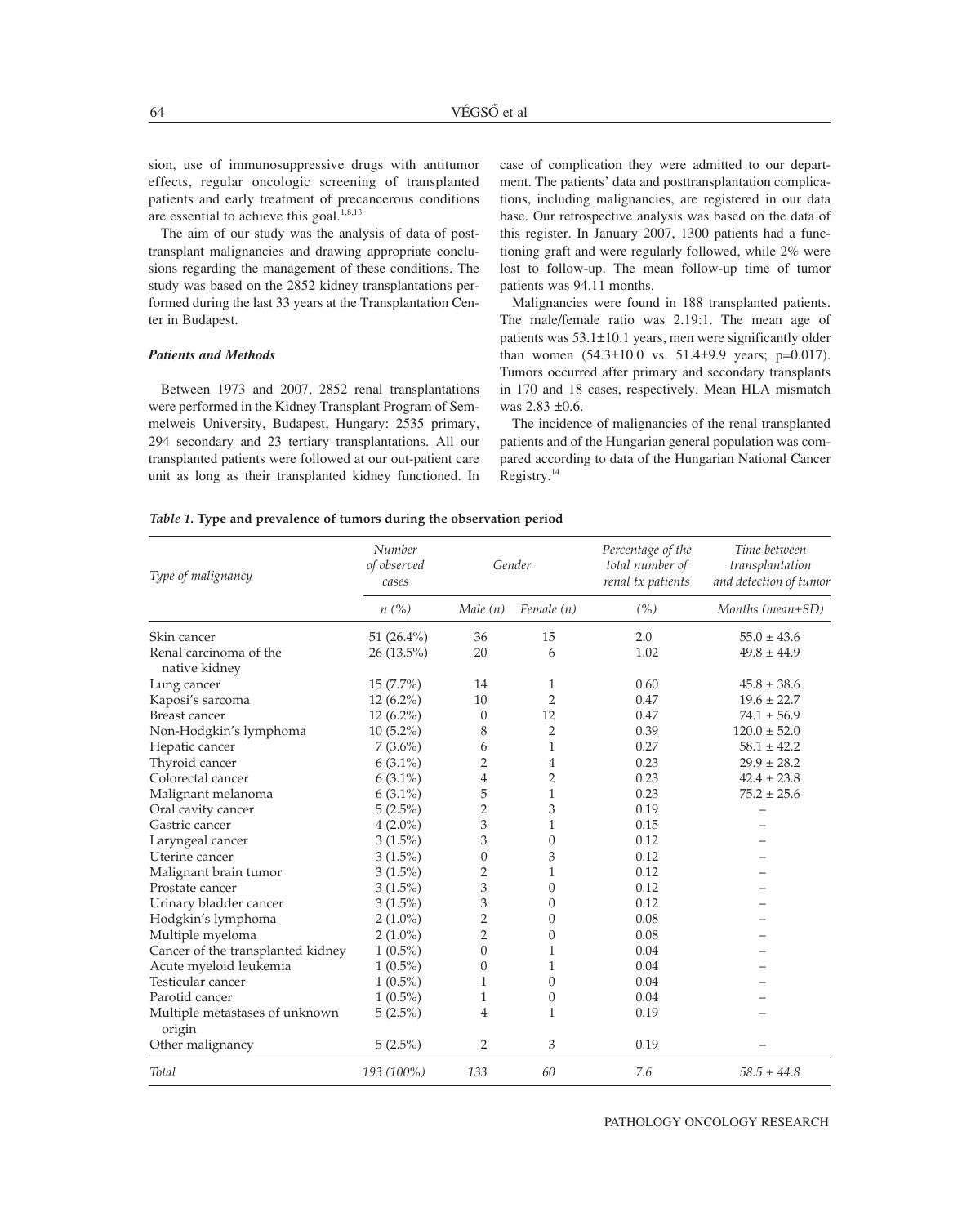Patients with malignancies were classified into four groups based on the type of immunosuppressive therapy: group I, azathioprine + prednisone (AP), 8.5%; group II, cyclosporine + prednisone (CP), 59.0%; group III, cyclosporine + mycophenolate mofetil + prednisone (CMP), 26.6%; group IV, tacrolimus + mycophenolate mofetil + prednisone (TMP), 5.9%.

The Hungarian kidney transplantation program started in 1973. The first group received the initial prednisone + azathioprine conventional therapy. Cyclosporine + prednisone combination was introduced in 1984 (group II). Mycophenolate mofetil was added to the previous protocol (group III) in 1997, and the administration of tacrolimus was initiated in 2000 (group IV). Induction therapy (OKT3, ATG, anti-CD25 (IL-2 receptor) monoclonal antibody) was used only in secondary transplant patients.

Fisher's exact t-test was used for comparisons between individual groups and analysis of variance (ANOVA) was used to calculate mean and standard deviations. Survival rates

were calculated with the Kaplan-Meier method, and log-rank test was used to compare survival rates among these groups. p<0.05 was considered statistically significant. Statistical analysis was performed with SAS software version 8.2.

## *Results*

## *Posttransplantation malignancies*

During the last 33 years we detected 193 malignant diseases in 188 out of 2535 patients, indicating a tumor incidence of 7.6%. *Table 1* shows the type and incidence of the observed malignancies, gender distribution and the average time between transplantation and the appearance of tumor.

Malignant tumors observed in the first four years following renal transplantation were compared to the data registered between 2001 and 2004 in the National Cancer Registry. Our data show that of the common malignancies only skin- and gastric cancers (2.58- and 1.61-fold, respectively) displayed a higher incidence than in the general population, whereas the incidence of lung-, colorectal-, oral- and prostate cancers was lower than in the general population (>30%). On the other hand, the incidence of lymphomas was only slightly higher (>30%), which can be explained by the fact that, surprisingly, lymphomas occurred 5 to 10 years after transplantation in our patients. The incidence of Kaposi sarcoma (6.2%) was also high in the transplanted patient's population. The frequency of hepatic-, renal- and thyroid cancers was 3.25-, 6.77- and 8.95-fold higher, respectively, compared to the nontransplanted population (*Table 2*).

*Table 2.* **Malignancies after kidney transplantation compared to the Hungarian general population (based on 4 years of cumulative incidence)**

| Number of tumors per 100,000 population |                            |                     |  |  |  |
|-----------------------------------------|----------------------------|---------------------|--|--|--|
| General<br>population                   | Transplanted<br>population | Rate of<br>increase |  |  |  |
| 2985.9                                  | 3984.2                     | 1.33                |  |  |  |
| 584.5                                   | 501.5                      | 0.86                |  |  |  |
| 426.3                                   | 276.1                      | 0.65                |  |  |  |
| 382.2                                   | 986.2                      | 2.58                |  |  |  |
| 346.1                                   | 118.3                      | 0.34                |  |  |  |
| 297.6                                   | 195.0                      | 0.65                |  |  |  |
| 148.7                                   | 78.9                       | 0.53                |  |  |  |
| 99.3                                    | 78.9                       | 0.79                |  |  |  |
| 97.7                                    | 157.8                      | 1.61                |  |  |  |
| 87.3                                    | 591.8                      | 6.77                |  |  |  |
| 69.3                                    | 39.4                       | 0.57                |  |  |  |
| 48.5                                    | 157.8                      | 3.25                |  |  |  |
| 29.8                                    | 39.4                       | 1.32                |  |  |  |
| 22.0                                    | 197.2                      | 8.95                |  |  |  |
| NΑ                                      | 433.9                      |                     |  |  |  |
|                                         |                            |                     |  |  |  |

NA = not available

# *Comparison of tumor patients in the four groups with different immunosuppressive regimens*

*Table 3* shows the characteristics of tumor patients according to the immunosuppressive regimens received. ANOVA analysis of the data showed a significant difference in the mean age  $(p<0.003)$  and the time interval between transplantation and tumor detection (p<0.0001) in all groups. The mean age of patients increased over time both with regard to the time of transplantation and also the time of tumor detection. At the beginning of the Hungarian transplant program only young patients were transplanted (the mean age was 37.1±7.4 years, group I). Group IV included patients transplanted in and after 2000, with a significantly higher mean age at the time of transplantation (56.0±8.3 years).

We also observed a shortening of the time between the onset of the tumor and transplantation. Analysis of the data revealed a significant correlation with the changing type of immunosuppression (p<0.0001) but showed no significant correlation with increasing age  $(p<0.14)$ .

# *Time elapsed between transplantation and the appearance of tumors*

The mean time from transplantation to tumor detection was 58.5±44.8 months; 11.4% (n=22) were detected within 6 months,  $20.2\%$  (n=39) within the first year,  $35.2\%$  $(n=68)$  within two years, 93.3% within ten years  $(n=180)$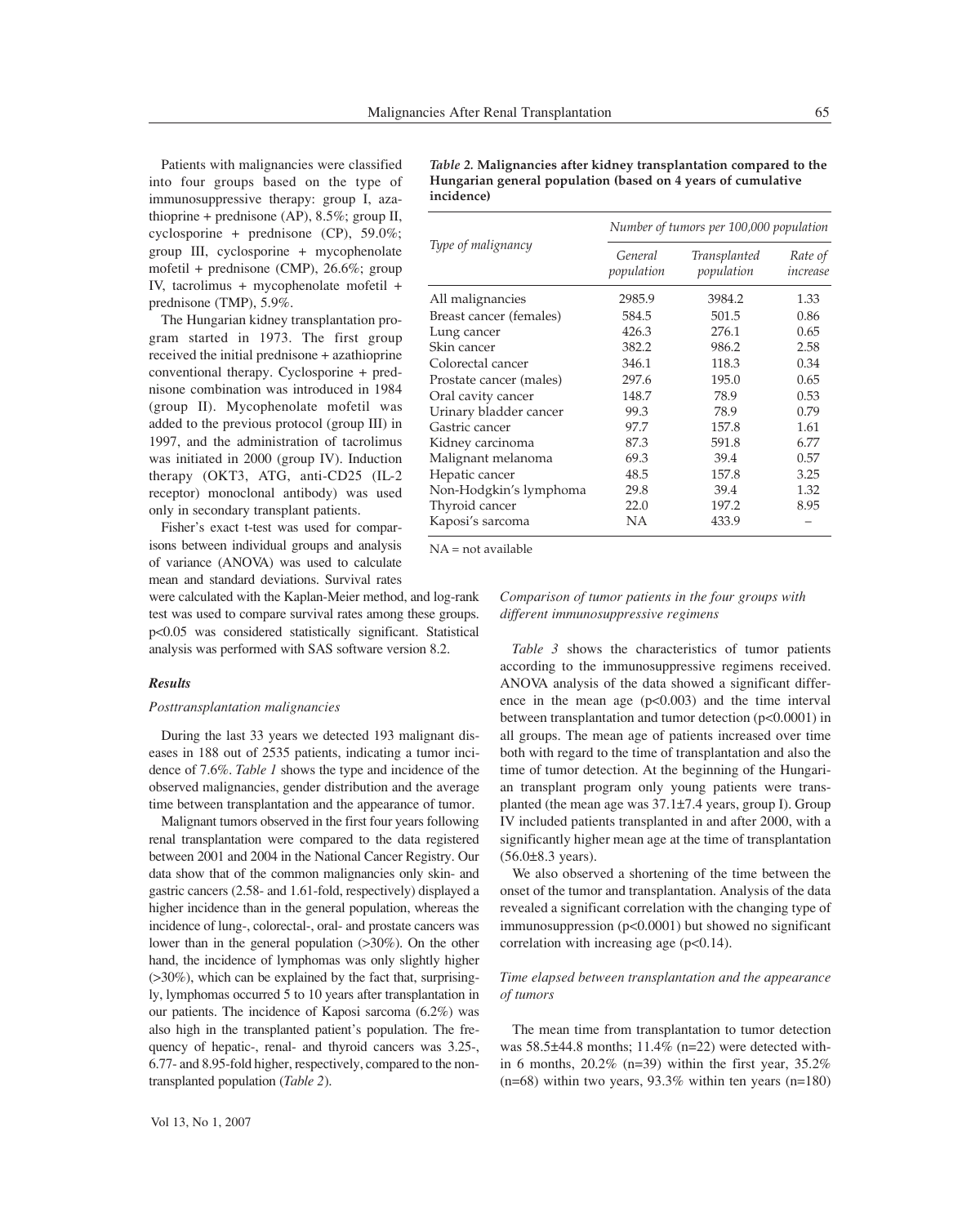|                                                                                      | Group            |                 |                 |                 |  |
|--------------------------------------------------------------------------------------|------------------|-----------------|-----------------|-----------------|--|
|                                                                                      | I $(n=16)$       | II $(n=111)$    | III $(n=50)$    | IV $(n=11)$     |  |
| Immunosuppression                                                                    | AP               | CP              | <b>CMP</b>      | <b>TMP</b>      |  |
| Age of recipients at the time of transplantation (years, mean $\pm$ SD)              | $37.1 \pm 7.4$   | $48.7 \pm 10.4$ | $52.5 \pm 9.8$  | $56.0 \pm 8.3$  |  |
| Age of patients at the time of tumor detection (years, mean±SD)                      | $47.3 \pm 9.0$   | $53.5 \pm 10.0$ | $55.5 \pm 9.7$  | $58.1 \pm 7.9$  |  |
| Time interval between transplantation and tumor detection<br>$(months, mean \pm SD)$ | $107.3 \pm 74.2$ | $61.2 \pm 39.2$ | $41.4 \pm 28.2$ | $27.5 \pm 44.8$ |  |
| 1-year patient survival $(\%)$                                                       | 57.1             | 71.9            | 68.9            | 57.1            |  |

*Table 3.* **Descriptive statistics of renal transplanted patients with malignancies, receiving different immunosuppressive treatments**

AP: azathioprine + prednisone; CP: cyclosporine + prednisone; CMP: cyclosporine + mycophenolate mofetil + prednisone; TMP: tacrolimus + mycophenolate mofetil + prednisone

and 6.7% (n=13) after 10 years. If we exclude the very fast progressing Kaposi's sarcoma and lymphoma cases (n=22), these numbers are 12.9% (n=22), 18.7% (n=32), 34.5% (n=59), 92.4% (n=158) and 7.6% (n=13) respectively.

In the case of more frequent tumors the ratios of detection within the first year were: cancer of the native kidney 38.46%, lung cancer 20.0%, breast cancer 33.4%, Kaposi's sarcoma 58.3%, lymphoma 0% (!).

In the four immunosuppressive groups mentioned above the percentage of tumors that were diagnosed within the first year were 12.5% (2/16) in group I, 18.9% (21/111) in group II, 22.0% (11/50) in group III and  $45.5\%$  (5/11) in group IV.

## *Cause and time of death*

Ninety-two out of 188 patients (48.9%) died during the observation period. Their mean age was 54.8±10.4 years at the time of death. Mean survival time after the diagnosis of the tumor was 25.8±39.4 months in the deceased population; 36.9% (n=34) died within 6 months, 55.4% (n=51) within 12 months, 70.6% (n=65) within 24 months and 84.7% (n=78) within 60 months. The cause of death was tumor progression in 32.6% (n=30), while 30.4% (n=28) died of infection (pneumonia and sepsis). Cardiac complications, lung embolism, cerebrovascular accidents, liver cirrhosis, hepatic failure, acute pancreatitis and tuberculosis were the causes of death in the remaining 37% (n=34). The mean follow-up time of the 96 patients who were alive at the end of this study was 65.7±46.6 months.

## *Patient survival data*

The cumulative survival rate of the 188 tumor patients according to the Kaplan-Meier method was 69.5% at 1 year, 61.8% at 2 years, 57.3% at 3 years and 52% at 5

years. Survival was best in the skin cancer subgroup: 90.2% at 1 year and 75.9% at 5 years. The prognosis of other types of cancer was much worse: 59.2% at 1 year and 38% at 5 years. Overall survival was 81.3% at 1 year and 60.4% at 5 years in women, and 63.8% at 1 year and 46.3% at 5 years in men. Survival rate was significantly higher in women (p =0.0138; *Fig. 1*). *Table 4* shows the survival data of patients with the most frequent tumor types.

## *Discussion*

We analyzed the data of 33 years of kidney transplantation and assessed the fate of patients who developed malignant tumors after transplantation. We would like to draw the attention to the following important observations.

# *Changes in the incidence of tumors after renal transplantation*

Tumors following renal transplantation were compared to the Hungarian general population based on the data of the Hungarian National Cancer Registry. *Table 5* shows the order of incidence of the most frequent types of malignancies in the two populations. It can be concluded that the transplantation procedure does not simply increase tumor incidence compared to the general population, but the posttransplantation cancer profile is fundamentally different from that of the general population. In accordance with previous findings,  $2,3,5$  a remarkably high incidence was observed for skin and renal cancers as well as non-Hodgkin's lymphoma. Interestingly, the prevalence of hepatic carcinoma and Kaposi's sarcoma was higher only in male patients, while that of thyroid carcinoma only in females. We have also noted that several common cancer types of the general population, as colorectal-, prostateand lung cancer, occurred less frequently in our transplanted patient cohort, while the incidence of oral cancer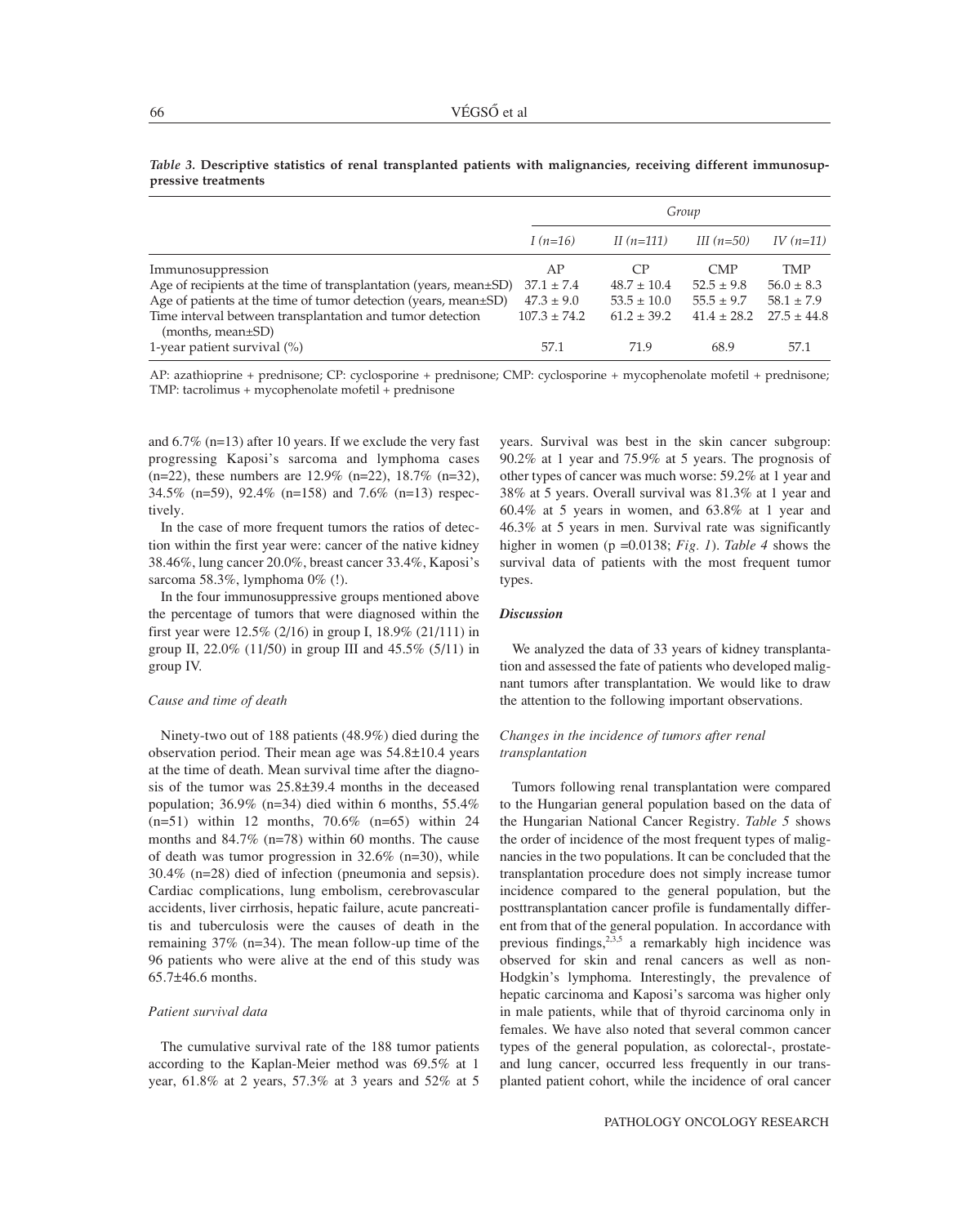decreased only in the male patients with a simultaneous increase in females. The explanation of these findings awaits further studies.

## *Shortened time interval before tumor manifestation*

The comparison of four groups receiving different immunosuppressive regimens suggests a shortening of the time between transplantation and tumor detection. Our observation may be due to the different immunosuppressive treatments, however, it is more likely that this shortened time interval before tumor manifestation is the consequence of the different case number and follow-up time in the different immunosuppressive groups. A larger study group and a longer follow-up time are needed to justify or disprove our observation.



*Figure 1. (a) Cumulative patient survival rate of all patients (n=188) analyzed by Kaplan-Meier test. (b) Cumulative patient survival rate of female (n=59) and male patients (n=129) analyzed by long-rank test* 

#### *Early tumor manifestation in recipients*

It is well known that posttransplant malignancies can derive both from the organ donor and can develop in the transplant recipient.1,15 In the first case the tumor is transmitted unnoticed at the time of transplantation with the transplanted organ. In most cases, however, tumors arise in the recipient. They can already be present at the time of transplantation but not detected, or develop later, "de novo", in the "tumor-free" recipient; the term posttransplant tumor refers to this latter case. Apart from Kaposi's sarcoma and lymphomas, which are characterized by early manifestation and rapid progression, it is likely that tumors detected very early after transplantation are already present in the patients at the time of transplantation. This presumption may be difficult to prove, nevertheless, it is the most plausible explanation in case of tumors detected weeks or months after transplantation.

If we exclude tumors that were detected within the first 12 months from the "de novo" group, we can state that nearly 20% of our patients had an unknown tumor developing at the time of their transplantation.

It is important to note that immunosuppressive treatments promote the development of tumors. Therefore, tumor screening and early diagnosis is essential both before and after transplantation. This means that tumors should be diagnosed while patients are on the waiting list. The importance of this problem is supported by the wellknown fact that the incidence of tumors is higher in patients with chronic renal failure than in the normal population. The cause for this difference can be explained with immunological abnormalities.<sup>4,16,17</sup>

## *Increasing age of kidney recipients*

The mean age of kidney recipients is increasing steadily. The risk of developing malignant tumor is also increasing with the age. The average age of kidney transplantation recipients in 1970 was 20 years lower than at present in Hungary. This difference comes from improving management of patients suffering from renal diseases, and the higher standard of care in the nephrological network as well as the wide availability of dialysis treatment. As a result, nearly 50% of the patients on dialysis are over 60 years in Hungary. There are approximately 1000-1100 patients on the waiting list, their mean age is 50.1 years, 20% of them are over 60 years. Other publications report a similar phenomenon, i.e. the aging of patients awaiting kidney transplantation. Buell reported a 10-year increase in the age of recipients in the US in the last decade.<sup>1</sup>

## *The importance of oncologic screening*

In our view regular oncologic screening of the patients on the waiting list for kidney transplantation is essential for the following reasons: increased incidence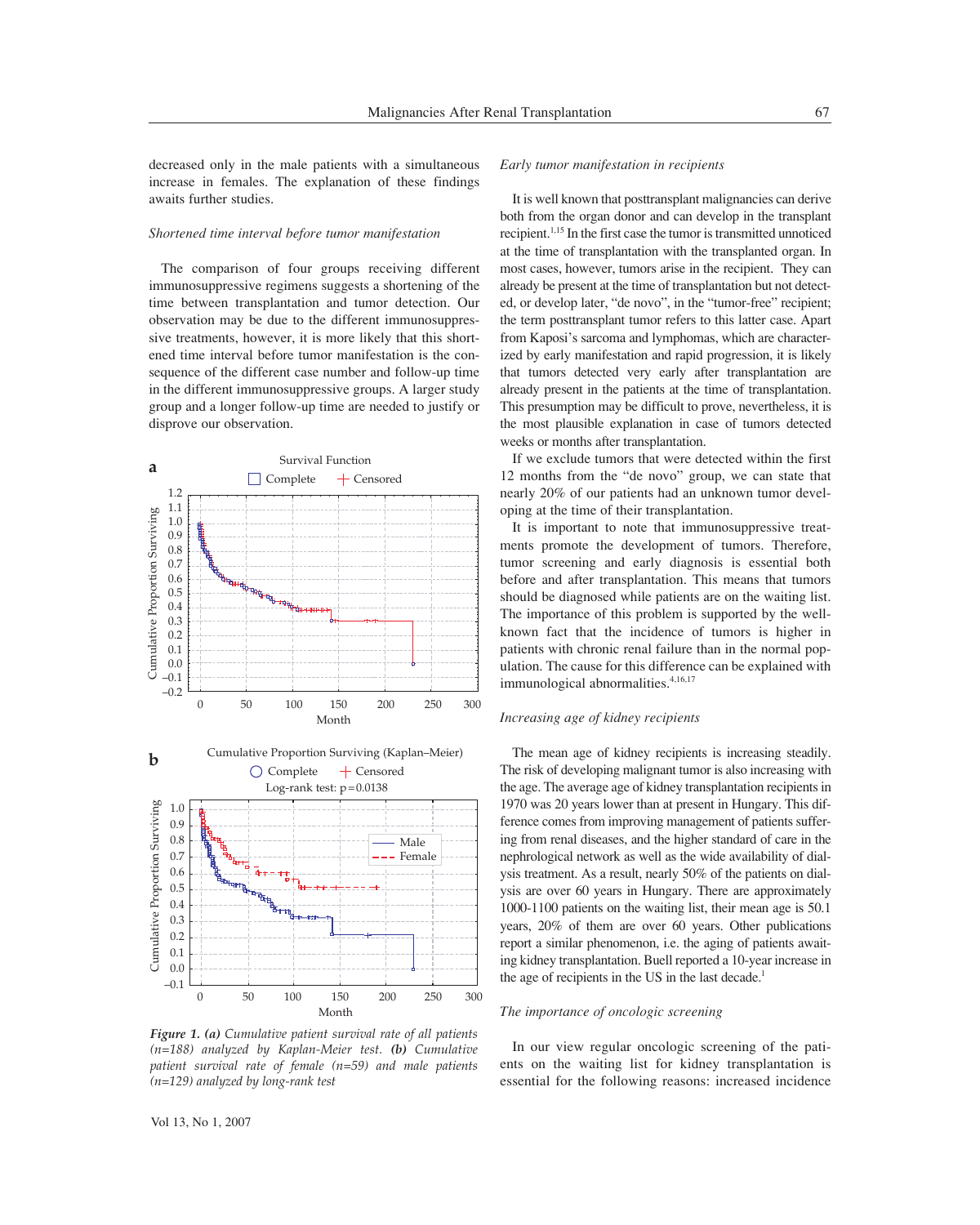| Type of<br>malignancy  | Number<br>of tumors | Age<br>of patients    | $1$ -year<br>survival | 5-year<br>survival | Survival<br>time        |
|------------------------|---------------------|-----------------------|-----------------------|--------------------|-------------------------|
|                        | (n)                 | $years (mean \pm SD)$ | (% )                  | $($ %)             | months (mean $\pm SD$ ) |
| Skin cancer            | 51                  | $53.5 \pm 6.8$        | 90.2                  | 75.9               | $116.8 \pm 11.9$        |
| Native kidney cancer   | 26                  | $53.0 \pm 12.2$       | 73.4                  | 51.4               | $126.6 \pm 35.2$        |
| Lung cancer            | 15                  | $55.5 \pm 7.0$        | 42.4                  | 20.4               | $9.6 \pm 2.0$           |
| Kaposi's sarcoma       | 12                  | $52.6 \pm 12.1$       | 25.0                  | 16.0               | $14.7 \pm 5.6$          |
| Breast cancer          | 12                  | $57.1 \pm 6.1$        | 100.0                 | 31.0               | $42.4 \pm 5.5$          |
| Non-Hodgkin's lymphoma | 10                  | $48.6 \pm 12.0$       | 28.6                  | 14.3               | $11.9 \pm 5.2$          |
|                        |                     |                       |                       | (at 48 months)     |                         |
| Hepatic cancer         | 7                   | $48.2 \pm 7.8$        | 16.7                  |                    | $1.8 \pm 0.8$           |
|                        |                     | (at 4 months)         |                       |                    |                         |
| Thyroid cancer         | 6                   | $50.9 \pm 7.3$        | 83.3                  | 83.3               | $111.0 \pm 10.3$        |
| Colorectal cancer      | 6                   | $56.6 \pm 3.8$        | 62.0                  | 23.0               | $14.4 \pm 3.8$          |
|                        |                     |                       |                       | (at 42 months)     |                         |
| Total                  | 193                 | $53.1 \pm 10.1$       | 69.5                  | 52.0               | $99.9 \pm 10.5$         |

*Table 4.* **Survival data of renal transplanted patients with different types of malignancies**

of tumors that are detected early after transplantation, aging of patients with renal insufficiency and uremia, which again is associated with an increased risk of tumors.

In view of tumor frequency, we made a recommendation for the national nephrological departments for regular dermatological screening, chest X-ray and abdominal sonography. It can help with the detection of kidney and liver

*Table 5.* **Order of incidence of malignant tumors following renal transplantation and in the Hungarian general population**

|                  |                                          |                                         | Type of malignancy                       |                                         |                                          |                                         |
|------------------|------------------------------------------|-----------------------------------------|------------------------------------------|-----------------------------------------|------------------------------------------|-----------------------------------------|
|                  |                                          | Total                                   |                                          | Male                                    | Female                                   |                                         |
|                  | General<br><i>population<sup>®</sup></i> | Transplanted<br>population <sup>b</sup> | General<br><i>population<sup>a</sup></i> | Transplanted<br>population <sup>b</sup> | General<br><i>population<sup>®</sup></i> | Transplanted<br>population <sup>b</sup> |
| 1.               | Lung                                     | Skin                                    | Lung                                     | Skin                                    | <b>Breast</b>                            | Skin                                    |
| 2.               | <b>Skin</b>                              | Kidney                                  | Large intestine                          | Kidney                                  | <b>Skin</b>                              | <b>Breast</b>                           |
| 3.               | Large intestine                          | Lung                                    | Skin                                     | Lung                                    | Large intestine                          | Kidney                                  |
| $\overline{4}$ . | <b>Breast</b>                            | Kaposi's<br>sarcoma                     | Prostate                                 | Kaposi's<br>sarcoma                     | Lung                                     | Thyroid<br>gland                        |
| 5.               | Oral cavity                              | <b>Breast</b>                           | Oral cavity                              | Non-Hodgkin's<br>lymphoma               | Hematological<br>malignancies            | Oral cavity                             |
| 6.               | Prostate                                 | Non-Hodgkin's<br>lymphoma               | Urinary bladder                          | Liver                                   | <b>Uterus</b>                            | <b>Uterus</b>                           |
| 7.               | Hematological<br>malignancies            | Liver                                   | Hematological<br>malignancies            | Malignant<br>melanoma                   | Ovary                                    | Non-Hodgkin's<br>lymphoma               |
| 8.               | Urinary bladder                          | Thyroid gland                           | Stomach                                  | Large intestine                         | Cervix                                   | Large intestine                         |
| 9.               | Stomach                                  | Large intestine                         | Kidney                                   | Stomach                                 | Stomach                                  | Lung                                    |
| 10.              | Kidney                                   | Malignant<br>melanoma                   | Larynx                                   | Larynx                                  | Kidney                                   | Liver                                   |

 $a$ Based on incidence according to data from National Cancer Registry $^{14}$ 

b Based on the cumulative incidence of tumors during the observation period (*Table 1*)